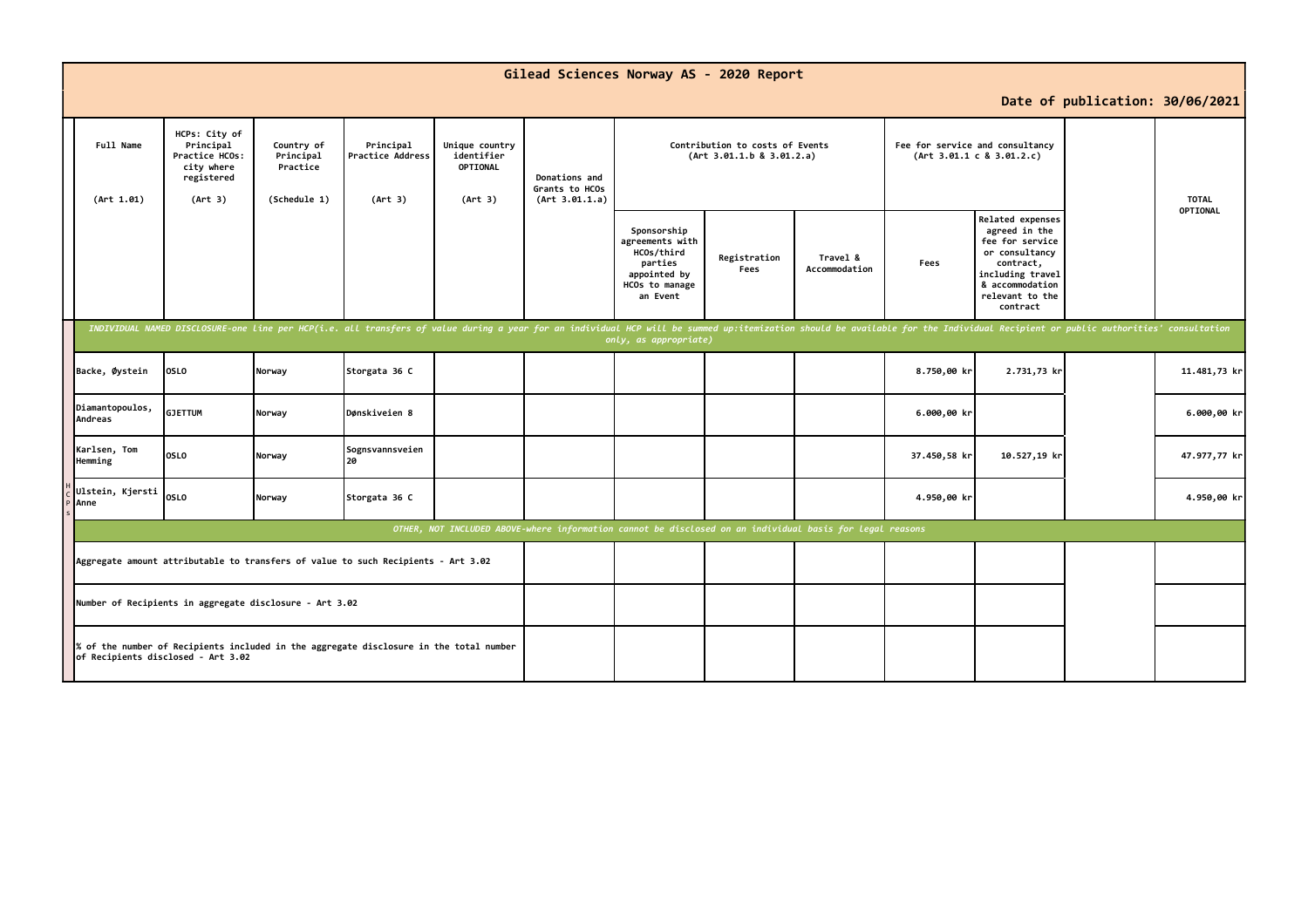|                                                                                                                            | Full Name<br>(Art 1.01)                     | HCPs: City of<br>Principal<br>Practice HCOs:<br>city where<br>registered<br>(Art 3) | Country of<br>Principal<br>Practice<br>(Schedule 1) | Principal<br>Practice Address<br>(Art 3)                                                                                                                                                                                       | Unique country<br>identifier<br><b>OPTIONAL</b><br>(Art 3) | Donations and<br>Grants to HCOs<br>(Art 3.01.1.a)                                                        | Contribution to costs of Events<br>(Art 3.01.1.b 8 3.01.2.a)                                          |                      |                           | Fee for service and consultancy<br>(Art 3.01.1 c 8 3.01.2.c) |                                                                                                                                                           | <b>TOTAL</b>  |
|----------------------------------------------------------------------------------------------------------------------------|---------------------------------------------|-------------------------------------------------------------------------------------|-----------------------------------------------------|--------------------------------------------------------------------------------------------------------------------------------------------------------------------------------------------------------------------------------|------------------------------------------------------------|----------------------------------------------------------------------------------------------------------|-------------------------------------------------------------------------------------------------------|----------------------|---------------------------|--------------------------------------------------------------|-----------------------------------------------------------------------------------------------------------------------------------------------------------|---------------|
|                                                                                                                            |                                             |                                                                                     |                                                     |                                                                                                                                                                                                                                |                                                            |                                                                                                          | Sponsorship<br>agreements with<br>HCOs/third<br>parties<br>appointed by<br>HCOs to manage<br>an Event | Registration<br>Fees | Travel &<br>Accommodation | Fees                                                         | Related expenses<br>agreed in the<br>fee for service<br>or consultancy<br>contract,<br>including travel<br>& accommodation<br>relevant to the<br>contract | OPTIONAL      |
|                                                                                                                            |                                             |                                                                                     |                                                     | INDIVIDUAL NAMED DISCLOSURE-one line per HCO(i.e. all transfers of value during a year for an individual HCO will be summed up:itemization should be available for the Individual Recipient or public authorities' consultatio |                                                            |                                                                                                          | only, as appropriate)                                                                                 |                      |                           |                                                              |                                                                                                                                                           |               |
|                                                                                                                            | Enkeltpersonfore<br>tak E A<br>Haavardsholm | <b>BILLINGSTAD</b>                                                                  | Norway                                              | Tømtebakken 6A                                                                                                                                                                                                                 |                                                            |                                                                                                          |                                                                                                       |                      |                           | 38.400,00 kr                                                 | 5.019,46 kr                                                                                                                                               | 43.419,46 kr  |
|                                                                                                                            | Glenn Haugeberg<br>Konsulenttjenest 0SLO    |                                                                                     | Norway                                              | Vesteråsveien 28                                                                                                                                                                                                               |                                                            |                                                                                                          |                                                                                                       |                      |                           | 21.280,00 kr                                                 | 3.310,51 kr                                                                                                                                               | 24.590,51 kr  |
|                                                                                                                            | Jørgen Jahnsen                              | <b>OSLO</b>                                                                         | Norway                                              | Breidablikkveien<br>16                                                                                                                                                                                                         |                                                            |                                                                                                          |                                                                                                       |                      |                           | 8.000,00 kr                                                  |                                                                                                                                                           | 8.000,00 kr   |
|                                                                                                                            | Oslo<br>universitetssyke OSLO<br>hus HF     |                                                                                     | Norway                                              | Kirkeveien 166<br>Tårnbygget 1<br>etg.                                                                                                                                                                                         |                                                            | 336.000,00 kr                                                                                            |                                                                                                       |                      |                           | 26.000,00 kr                                                 |                                                                                                                                                           | 362.000,00 kr |
|                                                                                                                            | Osteopro AS                                 | <b>OSLO</b>                                                                         | Norway                                              | Framnesveien 12                                                                                                                                                                                                                |                                                            |                                                                                                          |                                                                                                       |                      |                           | 17.500,00 kr                                                 | 2.648,00 kr                                                                                                                                               | 20.148,00 kr  |
|                                                                                                                            | Revma Forsk ANS                             | <b>OSLO</b>                                                                         | Norway                                              | Otto Blehrs vei<br>12                                                                                                                                                                                                          |                                                            |                                                                                                          |                                                                                                       |                      |                           | 75.265,25 kr                                                 |                                                                                                                                                           | 75.265,25 kr  |
|                                                                                                                            | Svein-Oskar<br>Frigstad                     | <b>FORNEBU</b>                                                                      | Norway                                              | Rolfstangveien<br>22                                                                                                                                                                                                           |                                                            |                                                                                                          |                                                                                                       |                      |                           | 8.000,00 kr                                                  |                                                                                                                                                           | 8.000,00 kr   |
|                                                                                                                            |                                             |                                                                                     |                                                     |                                                                                                                                                                                                                                |                                                            | OTHER, NOT INCLUDED ABOVE-where information cannot be disclosed on an individual basis for legal reasons |                                                                                                       |                      |                           |                                                              |                                                                                                                                                           |               |
|                                                                                                                            |                                             | Aggregate amount attributable to transfers of value to such Recipients - Art 3.02   |                                                     |                                                                                                                                                                                                                                |                                                            |                                                                                                          |                                                                                                       |                      |                           |                                                              |                                                                                                                                                           |               |
|                                                                                                                            |                                             | Number of Recipients in aggregate disclosure - Art 3.02                             |                                                     |                                                                                                                                                                                                                                |                                                            |                                                                                                          |                                                                                                       |                      |                           |                                                              |                                                                                                                                                           |               |
| of the number of Recipients included in the aggregate disclosure in the total number<br>of Recipients disclosed - Art 3.02 |                                             |                                                                                     |                                                     |                                                                                                                                                                                                                                |                                                            |                                                                                                          |                                                                                                       |                      |                           |                                                              |                                                                                                                                                           |               |